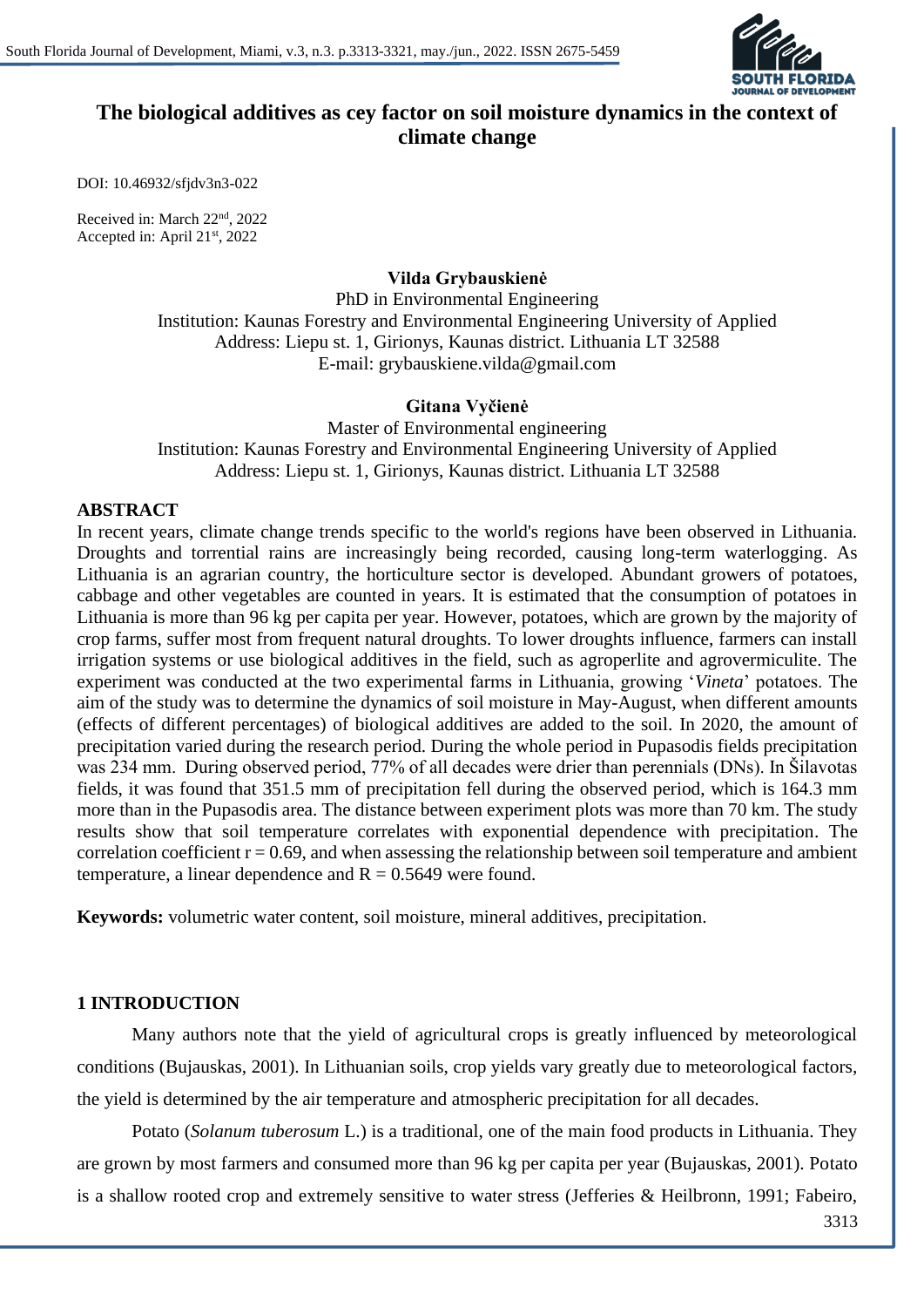

Martín, & Juan, 2001; Alva, Moore, & Collins, 2012). The deficit of water has great influence on commercial potato production (Bujauskas, 2001). Soil, water and temperature have been shown to be in potato plant growth and tuber production (Epstein, 1966; Singh, 1969; Wang *et al*., 2005).

In recent years, drought and soaking problems in Lithuania have become more frequent. Potatoes and maize suffer most from natural droughts, as they need moisture most in July and August (Švedas  $\&$ Antanaitis, 2000). Most researchers say that the highest potato yield can be grown when the soil moisture is 80% of the field moisture capacity (FMC). When the soil is too dry (15–20% FMC) or too moist (up to 90–100% (FMC)), the potato yield is low (Bujauskas, 2001; Ražukas, 2003). For this, it is necessary that the tubers receive at least 5–6 mm of water from the soil moisture resources every day. The main indicator of the onset of irrigation is the dry top layer (up to 6 cm deep) of the soil. Potatoes are planted when the soil is already warmed to 7–8  $\degree$ C at a depth of 10 cm and germinated to 6  $\degree$ C.

In order to avoid droughts, farmers have several options – to install irrigation systems or to use mineral additives in the fields, which help to increase soil moisture and thus reduce the need for irrigation.

Mineral additives potentially influence infiltration rates, density, soil structure, compaction, soil texture, aggregate stability, crust hardness (Helalia & Letey, 1989), and evaporation rates (Teyel & El-Hady, 1981). They increase the water in the soil available to the plant, which prolongs plant survival under water stress (Huttermann, Orikiriza, & Agaba, 2009; Jobin *et al*., 2004; Agaba *et al*., 2011). Mineral additives can hold or accumulate hundreds of times more water than they weigh themselves. Agrovermiculite, agroperlite, and hydrogel are most often used to hold soil moisture in agriculture. Also, they are widely preferred as they encourage faster root development, reduce the risk of damping off, avoid water logging, and provide an optimum balance of air and water. The optimum moisture level can be maintained around the root, and this is a significant advantage over rockwool, which has less capillary action.

All of these benefits lead to increased plant growth. Most of the articles cited here focus on how these additives affect yield, crop quality, and plant engraftment, and only a few analyses additive ability to bind moisture.

The aim of the study was to determine the dynamics of soil moisture in May–August, when different amounts  $-0.5$  cm, 1 cm and 2 cm of biological additives are added to the soil.

#### **2 MATERIALS AND METHODS**

The experiment was conducted at the two experimental farms in Šilvotas (SF) and in Pupasodis (PF) villages in Lithuania (Figure 1). The aim of the study was to determine the dynamics of soil moisture in May–August, when different amounts (effects of different percentages) of biological additives are added to the soil.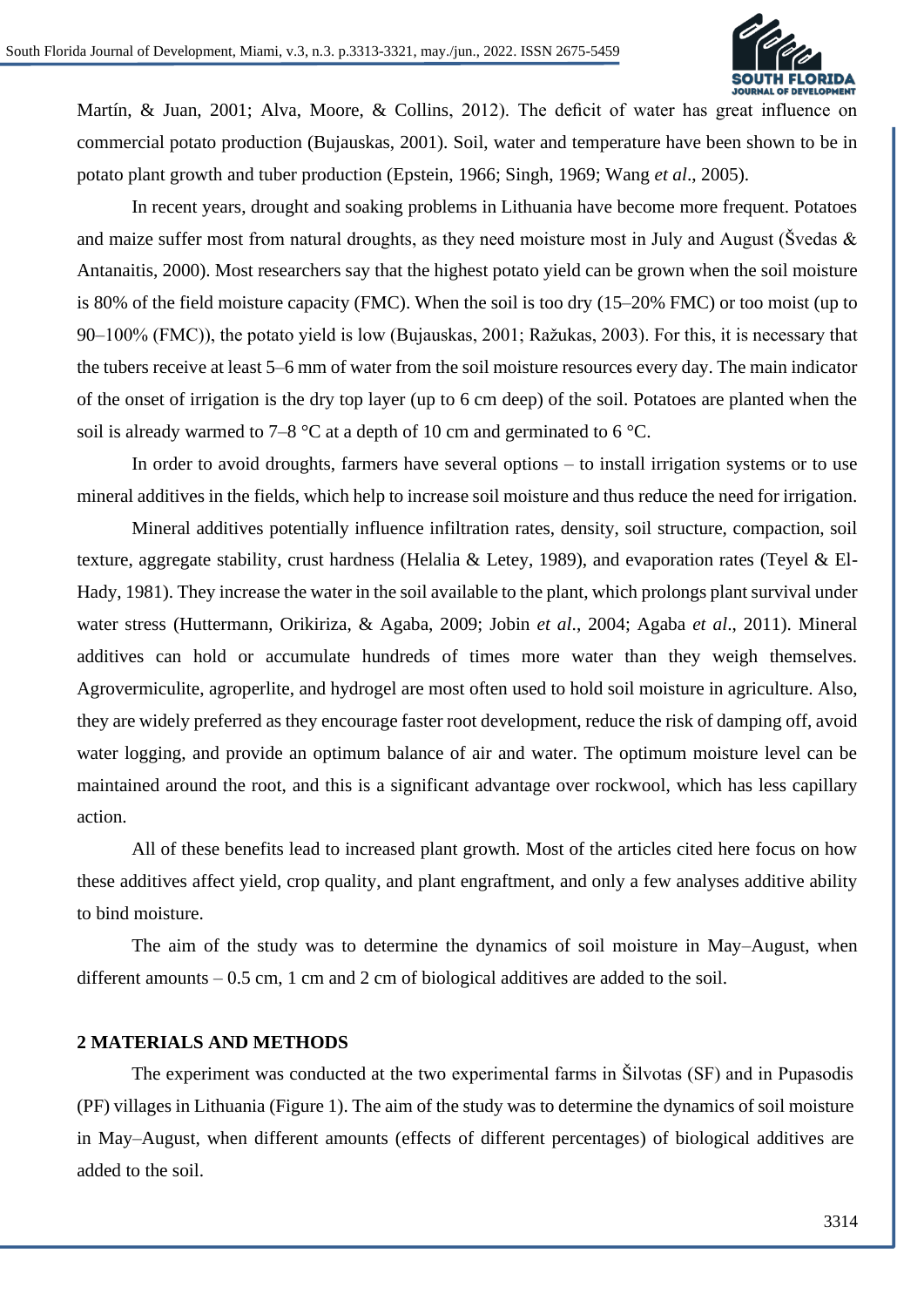

Figure 1. Place of experiment.



The physical and chemical properties of the soil (Table 1) were determined, samples were taken at a depth of 0–30 cm, the tests were performed in an accredited laboratory.

| $\frac{1}{2}$ . The state and chemical properties of the solitary $\frac{1}{2}$ of empty on the state |                           |                |                |  |  |  |  |  |
|-------------------------------------------------------------------------------------------------------|---------------------------|----------------|----------------|--|--|--|--|--|
| Soil property                                                                                         | Units                     | Value          |                |  |  |  |  |  |
|                                                                                                       |                           | Pupasodis      | Šilavotas      |  |  |  |  |  |
| Sand                                                                                                  | $2000 - 63 \mu m$         | $90.6 \pm 7.1$ | $93.2 \pm 7.1$ |  |  |  |  |  |
| <b>Silt</b>                                                                                           | $63 - 2 \mu m$            | $6 \pm 0.5$    | $4 \pm 0.5$    |  |  |  |  |  |
| Clay                                                                                                  | $<$ 2%                    | $3.4 \pm 0.3$  | $3 \pm 0.3$    |  |  |  |  |  |
| ph.                                                                                                   | ph 1 mol / KCl suspension | $6.2 \pm 0.2$  | $5.3 \pm 0.2$  |  |  |  |  |  |
|                                                                                                       |                           |                |                |  |  |  |  |  |
| Concentration of mobile                                                                               | $mg \, kg^{-1}$           | 334            | 300            |  |  |  |  |  |
| phosphorus $(P_2O_5)$                                                                                 |                           |                |                |  |  |  |  |  |
| Concentration of mobile                                                                               | $mg \, kg^{-1}$           | 120            | 140            |  |  |  |  |  |
| potassium $(K_2O)$                                                                                    |                           |                |                |  |  |  |  |  |
| Concentration of mobile                                                                               | $mg \, kg^{-1}$           | 144            | 150            |  |  |  |  |  |
| magnesium $(Mg)$                                                                                      |                           |                |                |  |  |  |  |  |

Table 1 Physical and chemical properties of the soil at a 0-30 cm depth on the study sites

PS. The particle size distribution was performed according to s- ISO 11277-2020 N.

It was found that at SF study site soil mechanical composition is – loamy sand, and PF study site – sandy. Low acidity or neutral reaction soils (pH 6.5–7.0) are most suitable for potatoes.

In both farms, potatoes were grown in the experimental fields. '*Vineta'* varieties of potatoes were planted on April 8 in SF and on May 6 in PF. The effectiveness of soil moisture retaining additives was studied by spreading a layer of agroperlite or agrovermiculite of different thickness  $(0.5 \text{ cm} - 2\%; 1 \text{ cm} -$ 4%; 2 cm – 8%, as a volumetric percent of soil) on the soil surface. The Figure 2 shows how the experimental 5-acre area is arranged for different amounts of biological additives.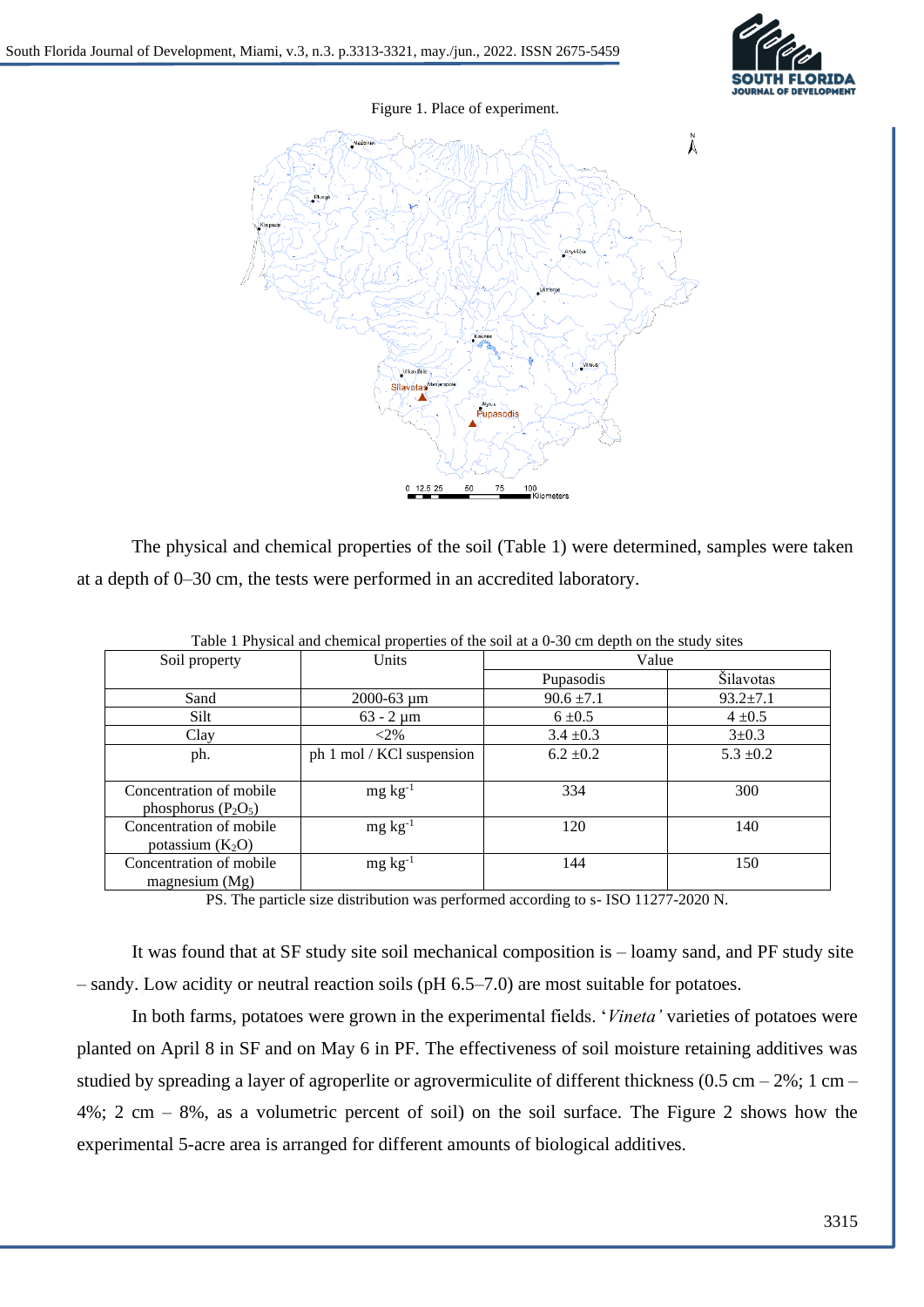

Figure 2. Scheme of mineral additives ratio in the soil in the experimental field (explanation: 2-1 mean -2 cm of agroperlite 1 repeat, all ratio has 3 repeats).

| $2 - 3$                                        | $1 - 3$ | $0,5-3$ | Control                                          | $2 - 3$ | $1 - 3$ | $0.5 - 3$ |
|------------------------------------------------|---------|---------|--------------------------------------------------|---------|---------|-----------|
| Agroperlite<br>$2 - 2$<br>$1 - 2$<br>$0,5 - 2$ |         | Control | Agrovermiculite<br>$1-2$<br>$0.5 - 2$<br>$2 - 2$ |         |         |           |
| $2 - 1$                                        | $1 - 1$ | $0,5-1$ | Control                                          | $2 - 1$ | $1 - 1$ | $0,5-1$   |

A 'TDR 150' device was used to measure the volume of water (%) in soil, the operation of TDR is based on the measurement of the rate of change of voltage (wave). The voltage is supplied by a wire which enters the measuring probe and is inserted into the soil. The rate of propagation of the voltage pulse in the measuring probe is a dimension that can be interpreted as soil moisture in an appropriate ratio. The smaller the pulse propagation speed, the wetter the soil. Soil moisture measurements were performed every 10 days at a depth of 0–20 cm, and soil temperature was also recorded with 3 measurements in each test field.

Meteorological data of the analyzed period were used from the nearest Alytus and Marijampolė meteorological stations.

#### **3 RESULTS AND DISCUSSION**

In 2020, the amount of precipitation changed during the research (Figure 3). During the whole period observed in 2020, in the study fields in PF precipitation was 234 mm and on May 2, the most abundant precipitation was recorded – 52.8 mm. During this short observation period, the soil moisture content was at its most optimal for potato germination conditions. During the 1st and 3rd decades of August, 34.7 mm and -21.7 mm of precipitation fell. Over the next 6 decades, less than 10 mm of precipitation was observed per decade. During this observed period, 77% of all decades were drier than perennials (DNs). Comparing the dynamics of daily average temperatures with the soil temperature that were fixed from the 1st decade of May to the 2nd of August, the soil temperature at the time of measurement (11–12 a.m.) was always at 12–16 degrees higher. Later, this difference became more even, because from the beginning of June the daily temperature did not fall below 20 °C.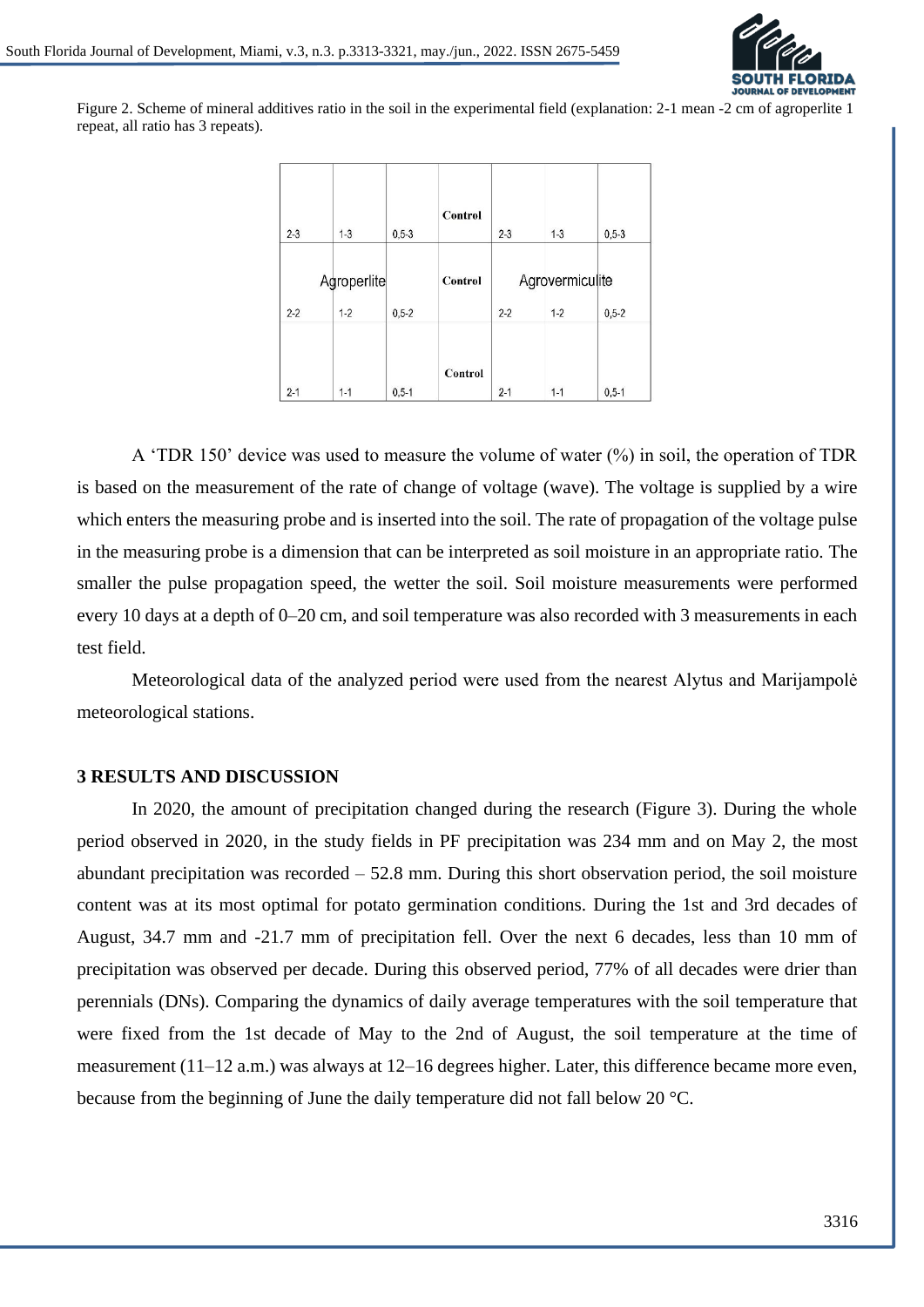



Analyzing the amount of precipitation in SF (Figure 4), it was found that 351.5 mm of precipitation fell during the observed period, which is 164.3 mm more than in the PF study fields. The distance between experiment plots is more than 70 km. In the 3<sup>rd</sup> decade of June, 72,7 mm of precipitation fell. Precipitation was observed below the perennial rates for the 5<sup>th</sup> observed decade ( $1<sup>st</sup>$  and  $3<sup>rd</sup>$  decades of May,  $2<sup>nd</sup>$  and  $3<sup>rd</sup>$  of July,  $2<sup>nd</sup>$  of August). It stood out for the  $2<sup>nd</sup>$  decade of July, then it fell to 1.8 mm of precipitation. Comparing the amounts of precipitation between the two fields, we see that dry and warm weather prevailed in the second half of the vegetation period.

Assessing the dynamics of soil temperature (Figure 3), we observe a tendency that from the 2<sup>nd</sup> decade of May the soil layer up to 20 cm thick warms up and maintains higher than average daily temperatures up to 15 °C. In the study fields SF and PF, we see that in the  $2<sup>nd</sup>$  and  $3<sup>rd</sup>$  decades of August there is a change between the average ambient temperature. It becomes higher than the soil surface temperature.



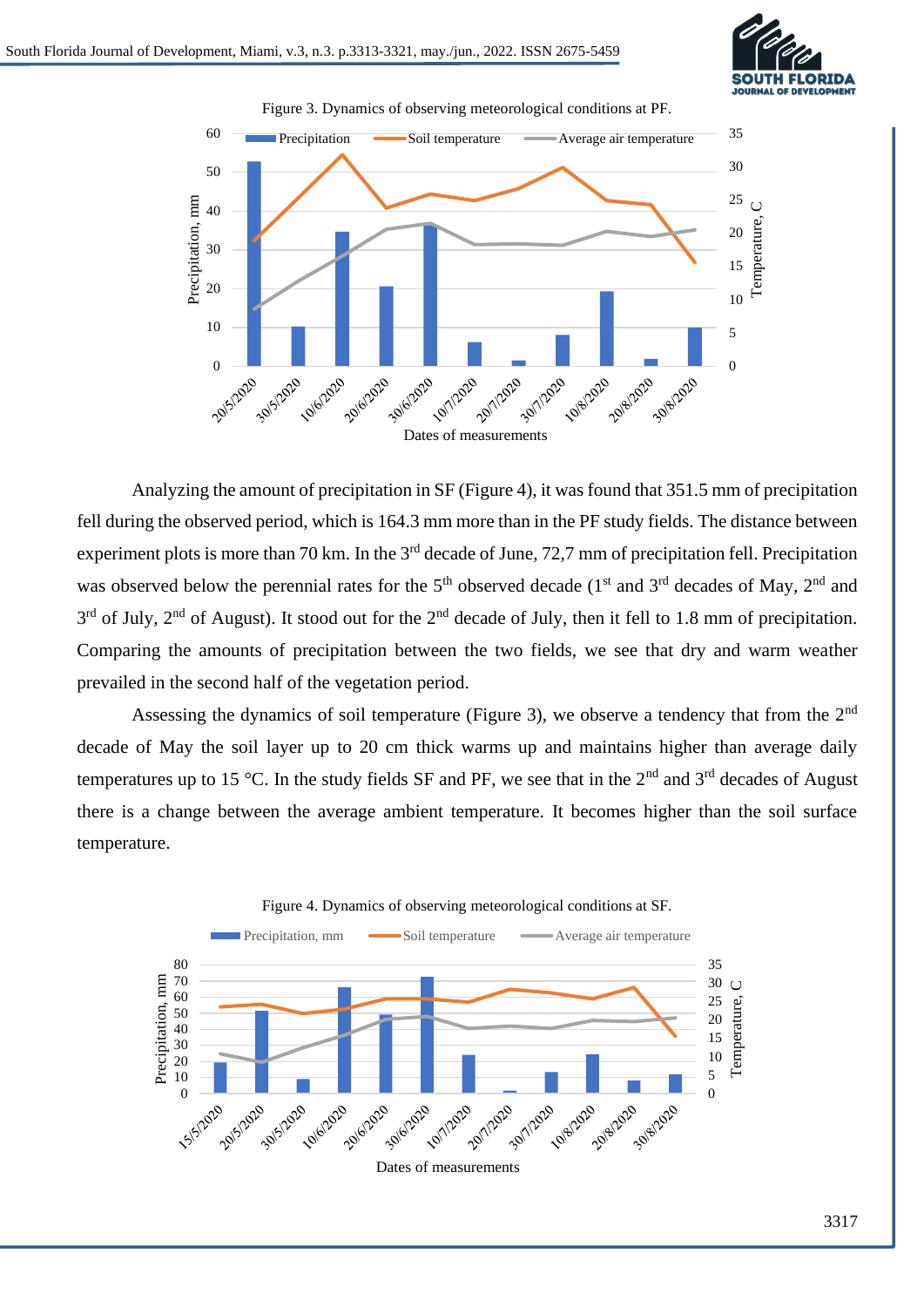

Soil moisture measurements were performed at 10-day intervals. In Figure 5, we see that the soil moisture dynamics overlap in the same field of study even with different rates of biological additives. However, as it might be expected, soil moisture dynamics are mostly influenced by precipitation and air temperature. However, studies performed on PF show that less changes in soil moisture are observed with agrovermiculite than with agroperlite. Agroperlite additives keep soil moisture for longer. In PF fields, during the dry period from the second decade of July till the second decade of August, up to 5% difference in soil moisture dynamics compared to the control fields is observed.



After analyzing the soil moisture dynamics in SF fields, we see that between first and second decades of July, due to high daily average temperatures and low precipitation (25.8 mm), even with the use of biological additives, soil moisture fall could not be stopped. In the control fields it dropped to – 21% (from 51%) and in the fields with 1 cm of agroperlite the soil moisture dropped from 51.1% to 30.4%. However, we record a 10% difference in volumetric water content between the fields, which means that agroperlite spreading it in a 1 cm layer when planting potatoes is able to retain soil moisture longer. The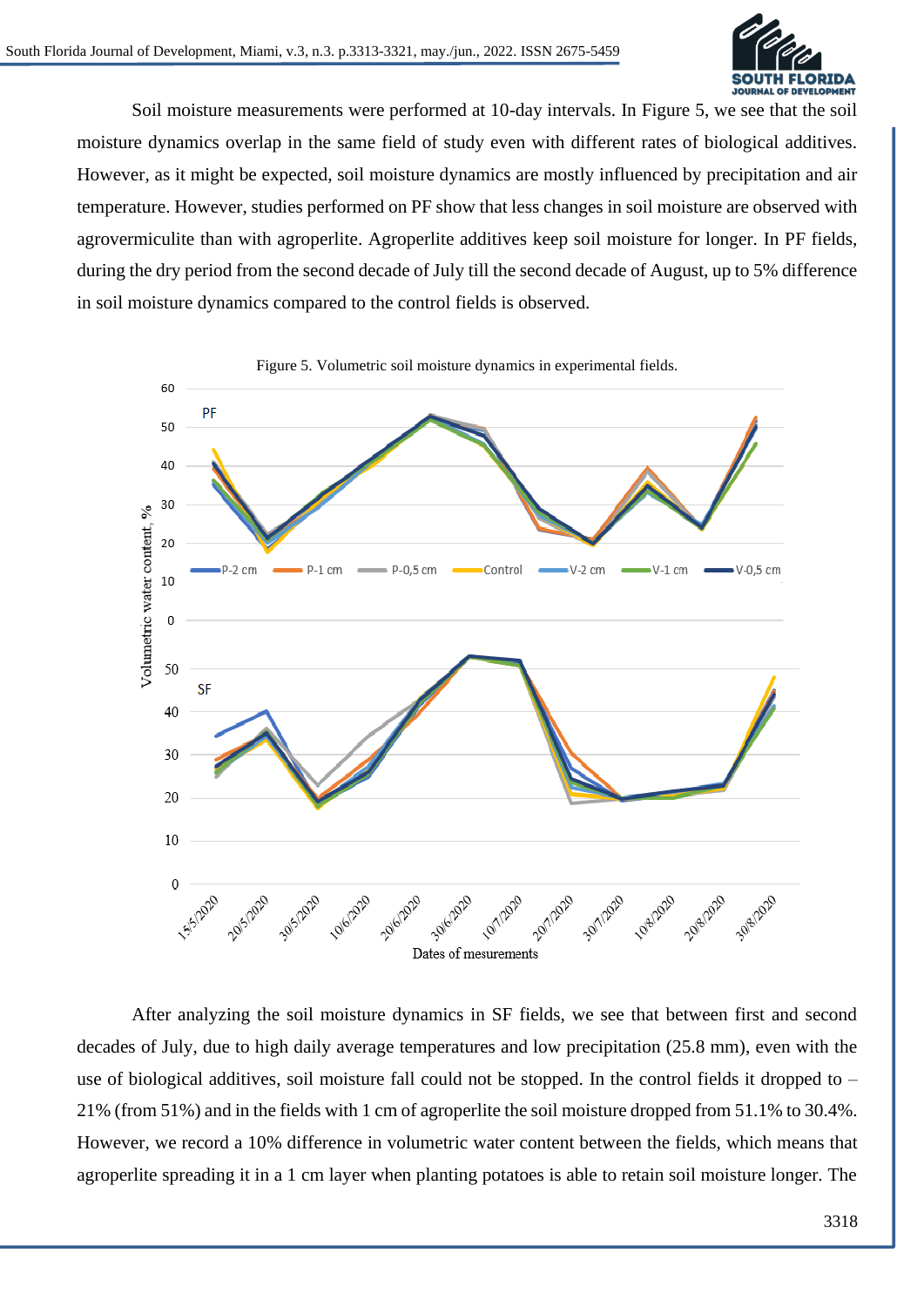

results presented in Table 2 show that the differences in volumetric water content in the experimental fields range from 2.07% to 3.66%.

| Table 2 The analysis of volumetric soil moisture |                                     |       |                       |           |      |  |  |  |
|--------------------------------------------------|-------------------------------------|-------|-----------------------|-----------|------|--|--|--|
| Mineral                                          | Average volumetric soil moisture, % |       | Standard deviation, % |           | α    |  |  |  |
| additives                                        | PF                                  | SF    | 0.05                  | <b>SF</b> |      |  |  |  |
| ratio                                            |                                     |       |                       |           |      |  |  |  |
| $P-2cm$                                          | 35.29                               | 33.22 | 12.67                 | 12.63     | 0.05 |  |  |  |
| $P-1cm$                                          | 36.01                               | 32.89 | 12.63                 | 11.99     |      |  |  |  |
| $P-0.5cm$                                        | 36.11                               | 32.43 | 12.17                 | 12.69     |      |  |  |  |
| Control                                          | 34.97                               | 31.92 | 11.82                 | 13.29     |      |  |  |  |
| $V-2cm$                                          | 34.71                               | 31.85 | 11.53                 | 12.38     |      |  |  |  |
| $V-1cm$                                          | 34.61                               | 31.48 | 10.74                 | 12.40     |      |  |  |  |
| V-0.5cm                                          | 36.00                               | 32.30 | 11.72                 | 12.53     |      |  |  |  |

As climate change has a major impact on farmers 'work schedules, planting and digging deadlines are adjusted. The study found that soil temperature correlates with exponential dependence on

precipitation (Figure 6).



Figure 6. Exponential relationship between soil temperature and precipitation.

The correlation coefficient  $r = 0.69$ , and when assessing the relationship between soil temperature and ambient temperature, a linear dependence and coefficient of determination  $R = 0.5649$  were found, and the correlation between these two environmental phenomena is very strong at  $r = 0.751$ .

## **4 CONCLUSIONS**

In 2020, the amount of precipitation changed during the research. During the whole period observed in 2020, in the study fields in PF, precipitation was 234 mm. During this period, 77% of all decades were drier than perennials (DNs). In SF, it was found that 351.5 mm of precipitation fell during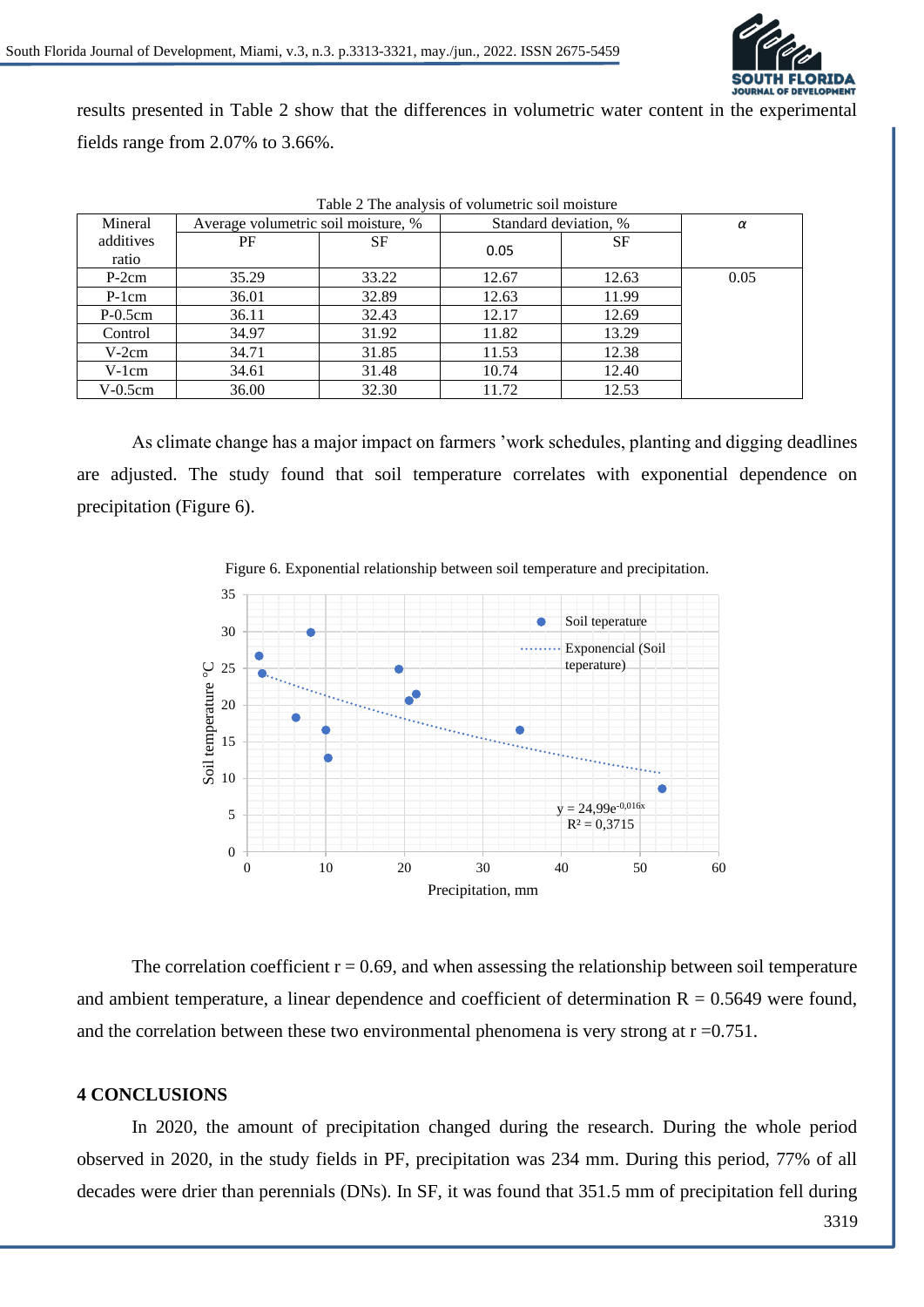

the observed period, which is 164.3 mm more than in the PF study fields. The distance between experiment plots was more than 70 km. Comparing the amounts of precipitation between the two fields, dry and warm weather prevailed in the second half of the vegetation period.

Average differences between volumetric water content ranged from 2.07% to 3.66% (to compare all observed data) between Pupasodis and Šilavotas villages experimental fields. A difference of 2.98% was found between the two control fields. The results explain differences in final amount of production in different regions of Lithuania.

The study found that soil temperature correlates with exponential dependence on precipitation. The correlation coefficient  $r = 0.69$ , and when assessing the relationship between soil temperature and ambient temperature, a linear dependence and coefficient of determination  $R = 0.5649$  were found, and the correlation between these two environmental phenomena is very strong at  $r = 0.751$ .